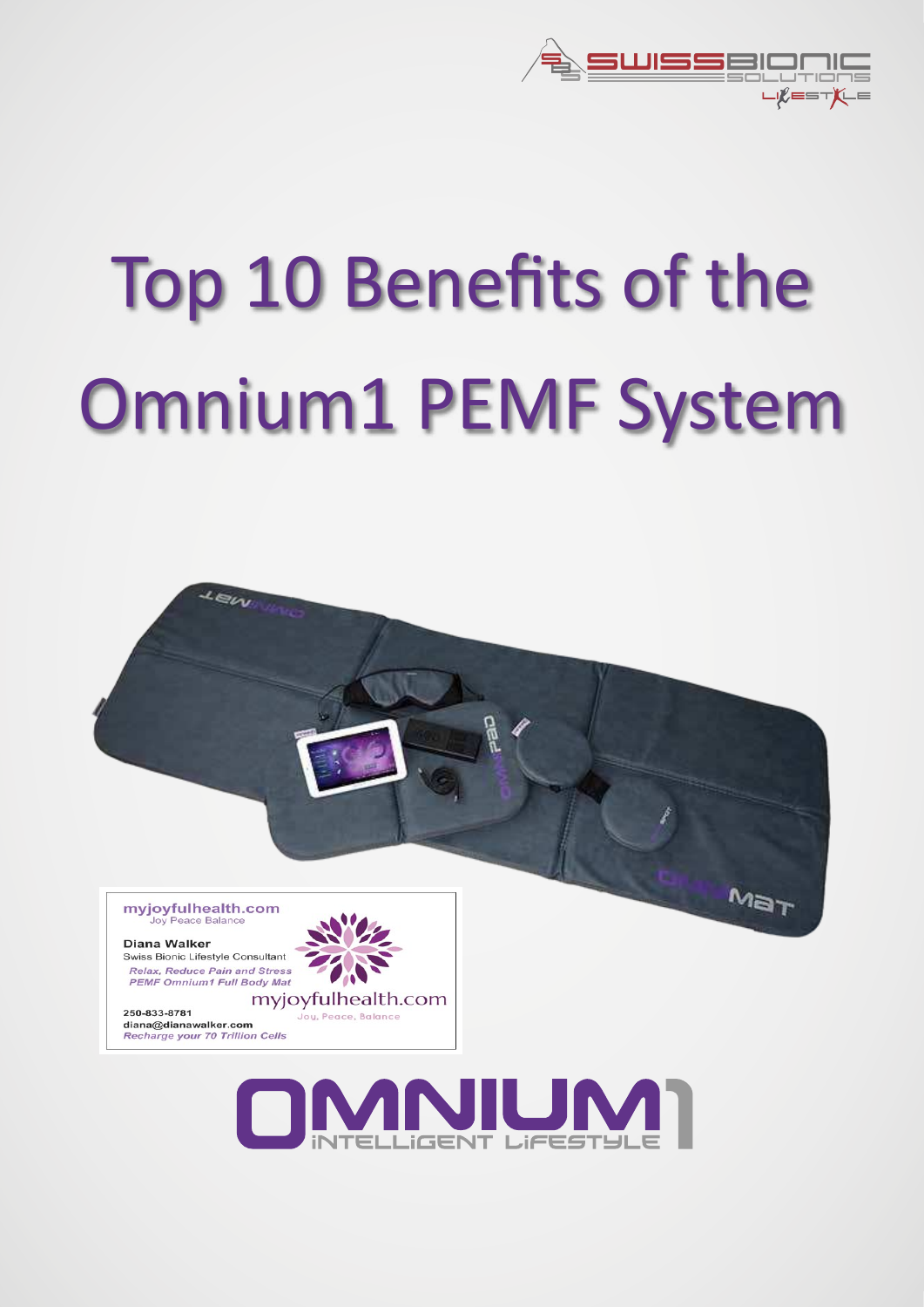# 1. Very affordable!

The Omnium1 is the least expensive and most modern full size PEMF system for home use: Android-based touch tablet with control software, a foldable whole body mat applicator, a pillow/cushion applicator and an intelligent D/A converter for the accurate generation of the defined frequency patterns and magnetic field intensities. A high-capacity battery guarantees about 4-5 hours of continuous use of the PEMF system with the whole body applicator at high intensity. Opionally available at an extra charge are the brainwave stimulation system Omnibrain and the intensive applicator OmniSpot!



#### 2. Very portable!

The Omnium1 is very compact, while offering all the benefits and functions of a stationary PEMF system. Identical components of a stationary PEMF system and at the same time easy to transport.

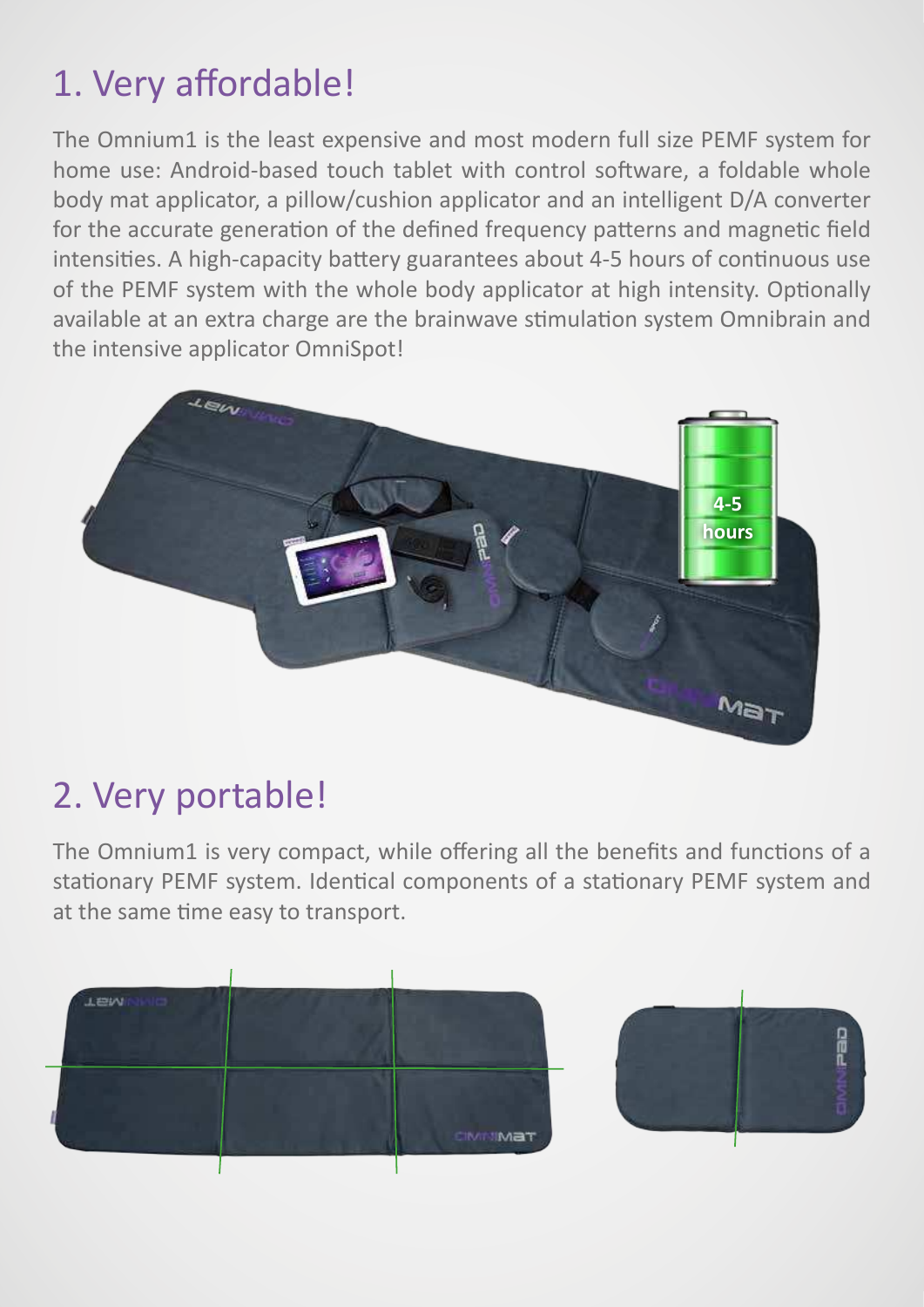# 3. Future oriented!

In comparison to stand-alone PEMF systems, the Omnium1 PEMF system is very flexible and designed for future upgrades and enhancements without additional investment in hardware. FREE Update function via enabled WIFI!



### 4. Very powerful!

Built-in high performance batery with over 9000mA/h. Electricity-independent continuous operation over a long period is now for the first time possible with a PEMF full body system. This feature is unique in the world!



## 5. PEMF to GO!

Local applicators feature a variety of applications thanks to the supplied Velcro straps. OmniPad and OmniSpot are designed specifically for use On The Go and do offer all advantages of a stationary system, including built-in, non-insulated, solid copper coils. With the help of supplied Velcro straps, Omnium1 allows hands-free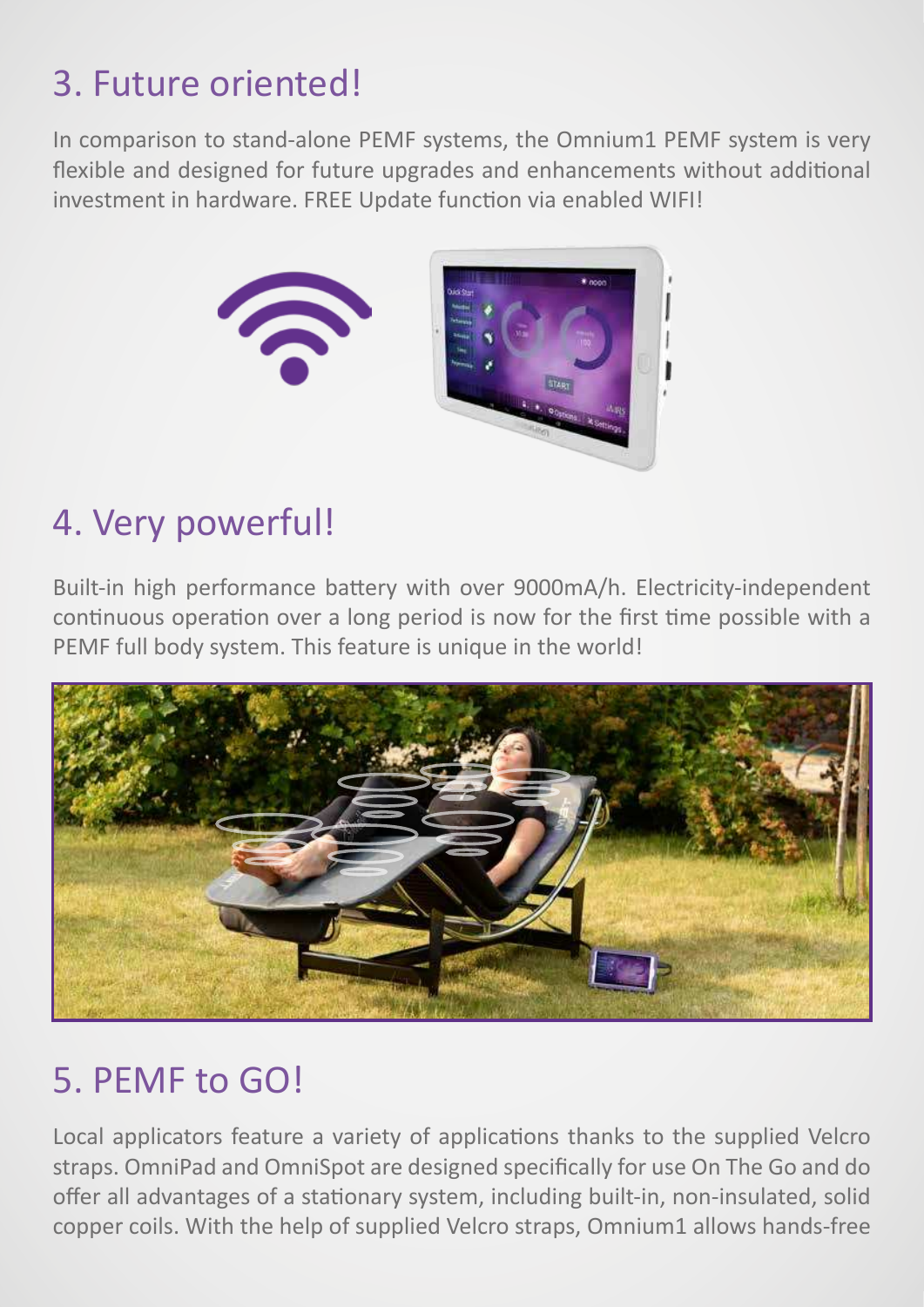PEMF applications, for example, at the office, while watching TV, in the car, on the train, on the plane, during lunch, on the boat, in the motorhome, at the beach, in your back yard and at the sports field or arena - literally at almost every occasion!



#### 6. Very efficient!

OmniSpot is a full-fledged Helmholtz-applicator. The physically described Helmholtz effect ensures a homogeneous magnetic field in the exact center of the two opposing magnetic field coils. OmniSpot uses this effect and provides a uniform magnetic field - with virtually no loss of efficiency in the center of the two coils applied!

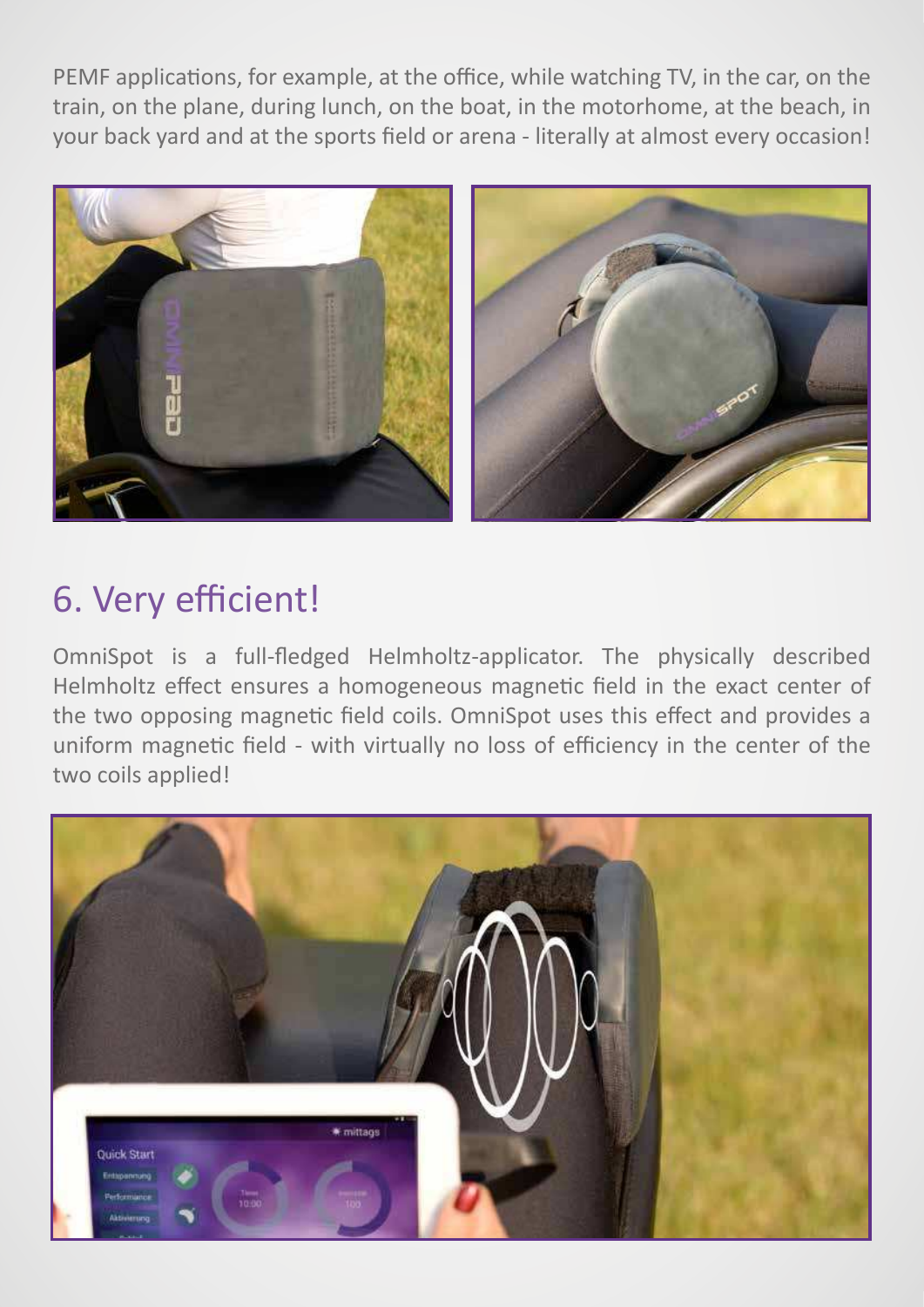# 7. Very versatile!

Omnium1 is the world›s only compact PEMF system with two diferent waveforms, depending on the applicator used: Full body applicator produces the so-called triple-saw tooth waveform which achieves - due to the extremely fast rise and fall times of the pulsating magnetic field and the frequency diversity - the best and most efficient resonance potentials for the user, while at the same time preventing the well-known «fatigue» effect of a very simple waveform (such as sine waves) or static magnets. Both local applicators, OmniPad and OmniSpot, produce a square wave pattern, which has also been found by NASA to be extraordinarily efficient based on their large and meaningful landmark study.



#### 8. Combinable with Brain Wave Stimulation!

The Omnium1 is the world>s first compact PEMF system, which simultaneously allows magnetic field application AND Brainwave Entrainment - controlled by one and the same W@pp! Omnibrain expands the Omnium1 system to the possibility of using specific light, color and sound frequencies to stimulate the brain to increase and optimize the holistic wellness effect during each application.

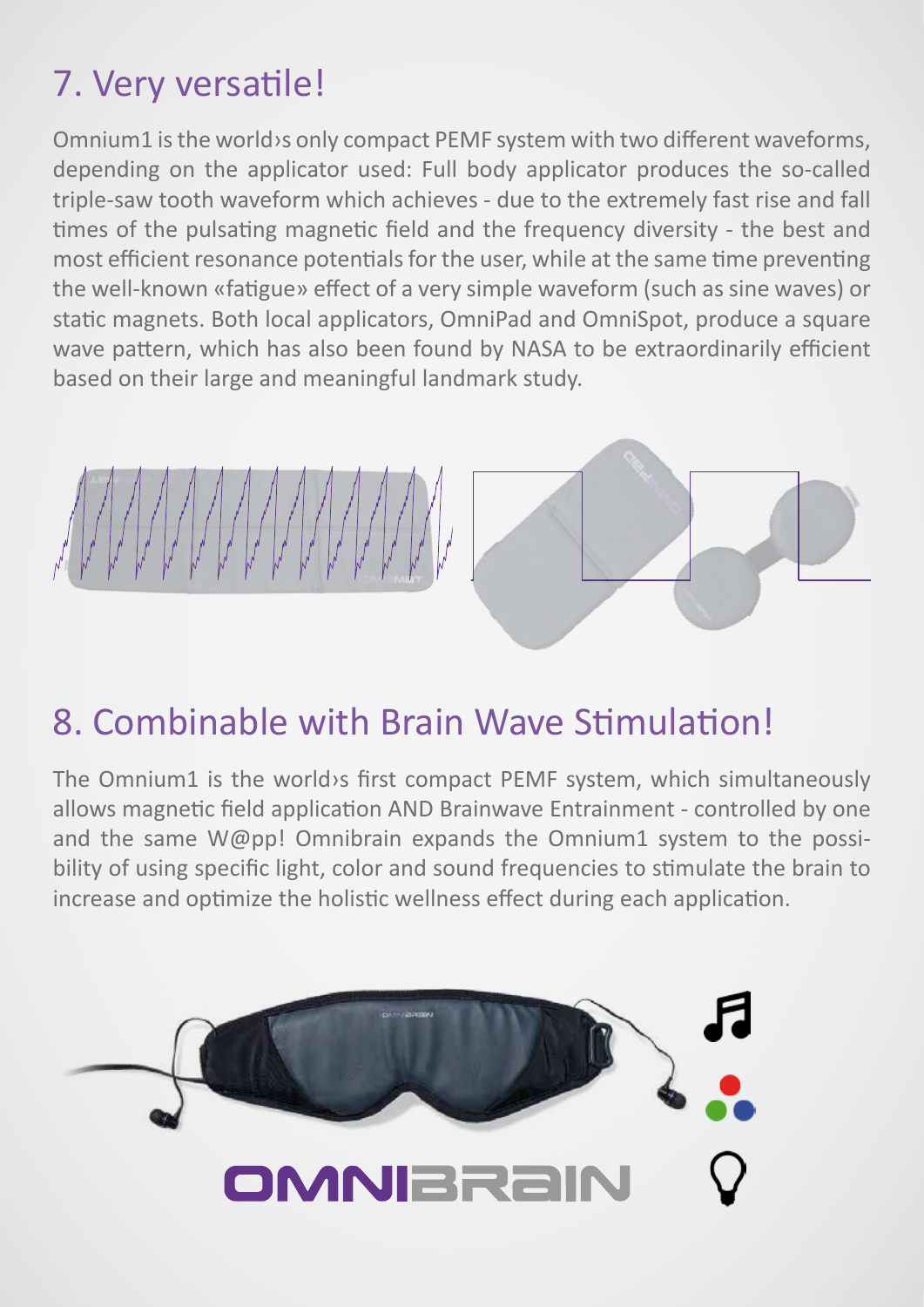## 9. Built-in organ clock!

The built-in organ clock automatically regulates the applied frequency pattern depending on what time of day or night the user performs a whole body application. With only 3 simple taps on the touch screen (application time, intensity and start button) a PEMF application can be started immediately.



7 pm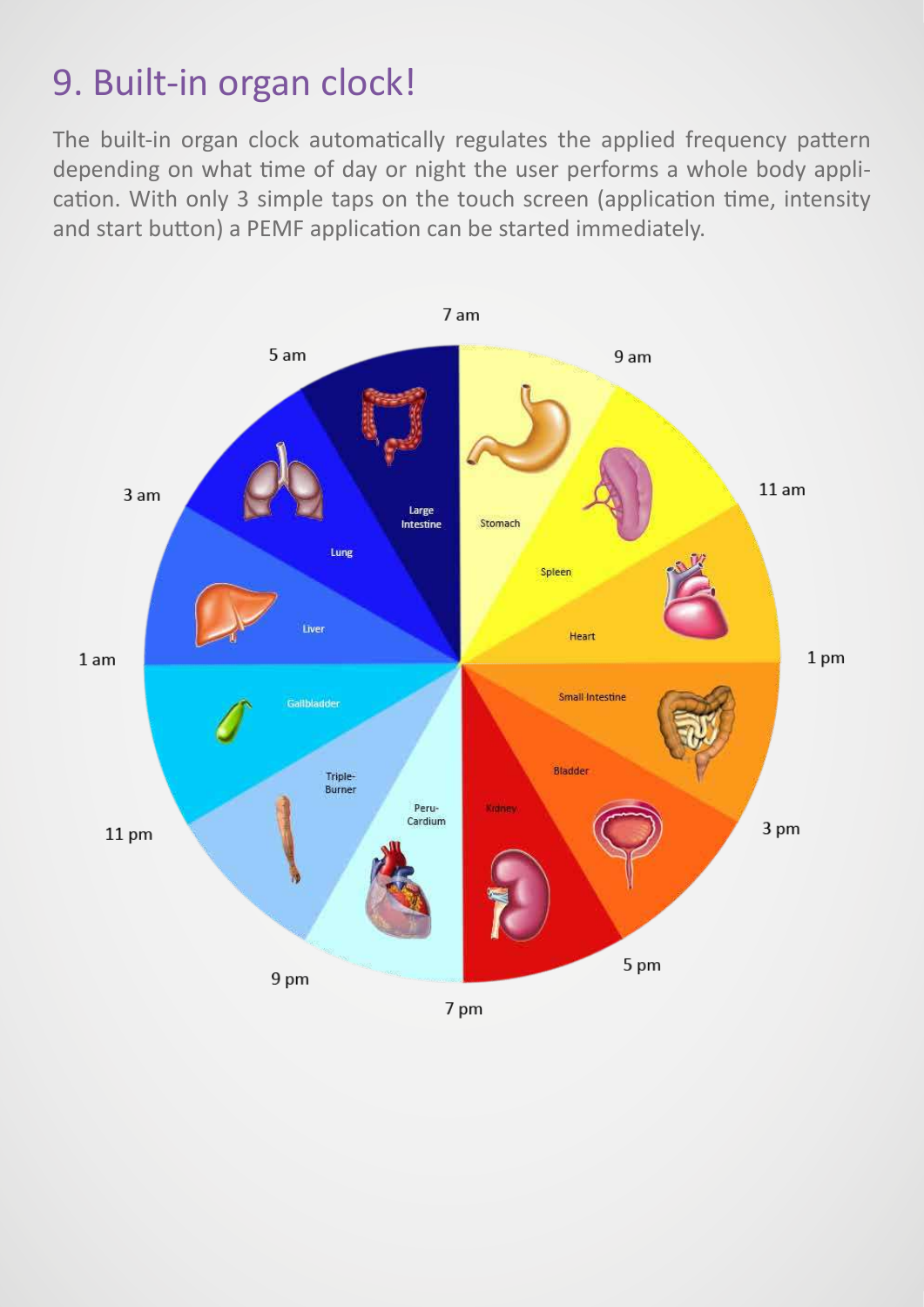## 10. Very easy to use!

Omnium1 features 5 pre-installed quick-start programs, which can be acivated immediately and without prior knowledge by simply touching the designated button. I.e. before sports or for quick regeneration afterwards, for relaxation, for activating and increasing your body's energy levels or to prepare for deep relaxation and sleep, simply press the respective button and the selected program starts itself!



**The Android-based Omnium1 PEMF system - unbeatable value for your money,**  innovative, safe, efficient, unique, incomparable and only available through **Swiss Bionic Solutions!!!!** 

**Watch also the "TOP 10 BENEFITS OF OMNIUM 1"-Video with more detailed informaion: [htps://youtu.be/8QBUFnMeuqc](�� h t t p s : / / y o u t u . b e / 8 Q B U F n M e u q c)**